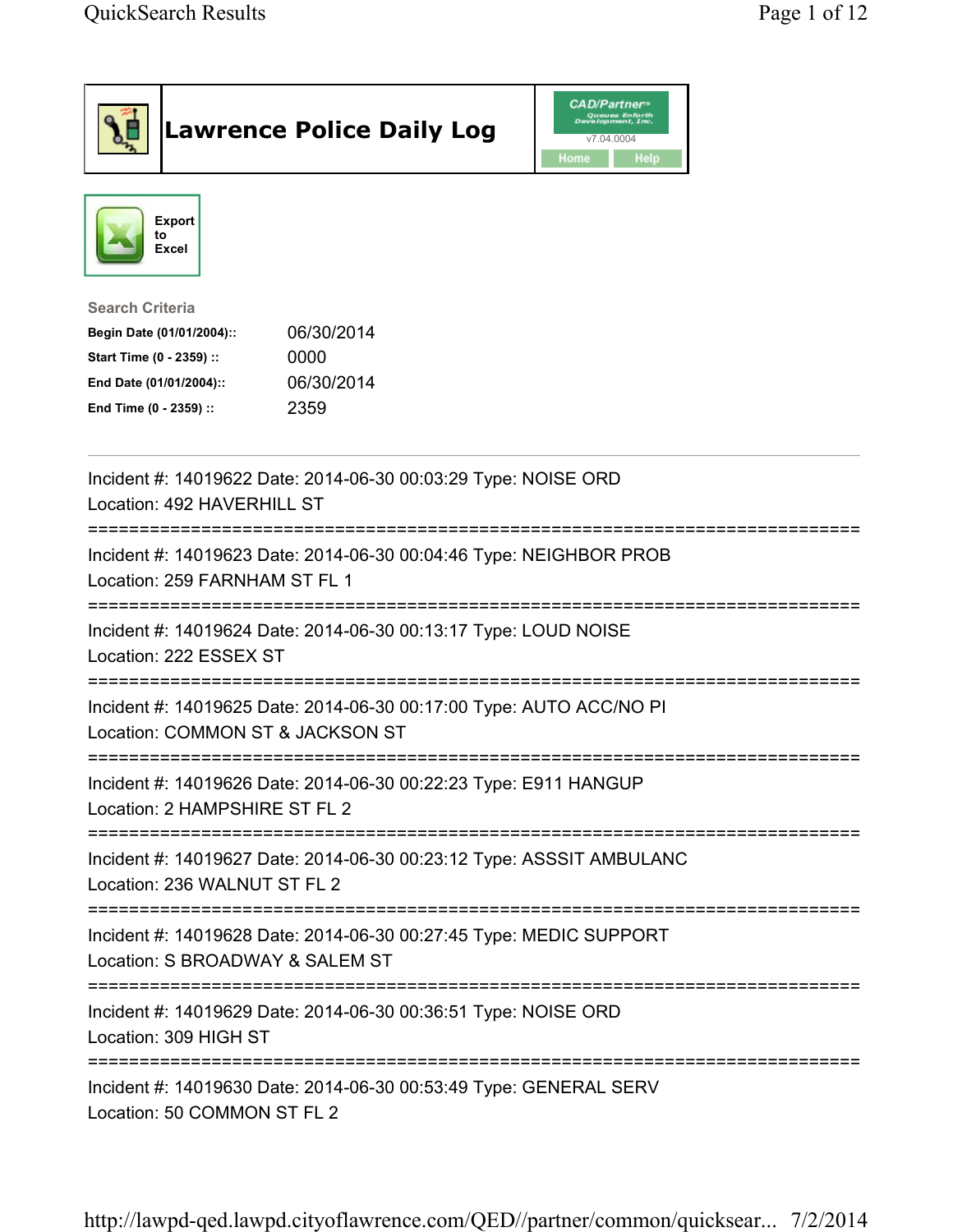| Incident #: 14019631 Date: 2014-06-30 00:56:04 Type: FIGHT<br>Location: ATTIKA / 1 MILL ST                                           |
|--------------------------------------------------------------------------------------------------------------------------------------|
| Incident #: 14019632 Date: 2014-06-30 00:57:24 Type: TOW OF M/V<br>Location: BROADWAY & ESSEX ST<br>================================ |
| Incident #: 14019633 Date: 2014-06-30 01:02:46 Type: DISTURBANCE<br>Location: 36 PERRY AV<br>.================================       |
| Incident #: 14019634 Date: 2014-06-30 01:09:51 Type: AUTO ACC/NO PI<br>Location: METHUEN ST & NEWBURY ST                             |
| Incident #: 14019635 Date: 2014-06-30 01:17:32 Type: PROWLER<br>Location: 220 WALNUT ST                                              |
| Incident #: 14019636 Date: 2014-06-30 01:26:48 Type: TOW OF M/V<br>Location: 312 WATER ST                                            |
| Incident #: 14019637 Date: 2014-06-30 01:32:14 Type: GUN CALL<br>Location: BROTHERS PIZZA / 145 LAWRENCE ST                          |
| Incident #: 14019638 Date: 2014-06-30 01:40:35 Type: DISORDERLY<br>Location: SAM'S FOOD STORE / 389 BROADWAY                         |
| Incident #: 14019639 Date: 2014-06-30 01:51:24 Type: ASSSIT OTHER PD<br>Location: EXCHANGE ST & SPRUCE ST                            |
| Incident #: 14019640 Date: 2014-06-30 02:38:53 Type: CK WELL BEING<br>Location: ABBOTT ST & PHILLIPS ST                              |
| Incident #: 14019641 Date: 2014-06-30 02:52:07 Type: M/V STOP<br>Location: 54 AMES ST                                                |
| Incident #: 14019642 Date: 2014-06-30 03:07:20 Type: NOISE ORD<br>Location: 69 CAMBRIDGE ST FL 2                                     |
| Incident #: 14019643 Date: 2014-06-30 03:35:35 Type: M/V STOP<br>Location: LA FRUITERIA / 75 MANCHESTER ST                           |
| Incident #: 14019644 Date: 2014-06-30 03:44:36 Type: M/V STOP<br>$I$ Anatian: DDOADIMIAV                                             |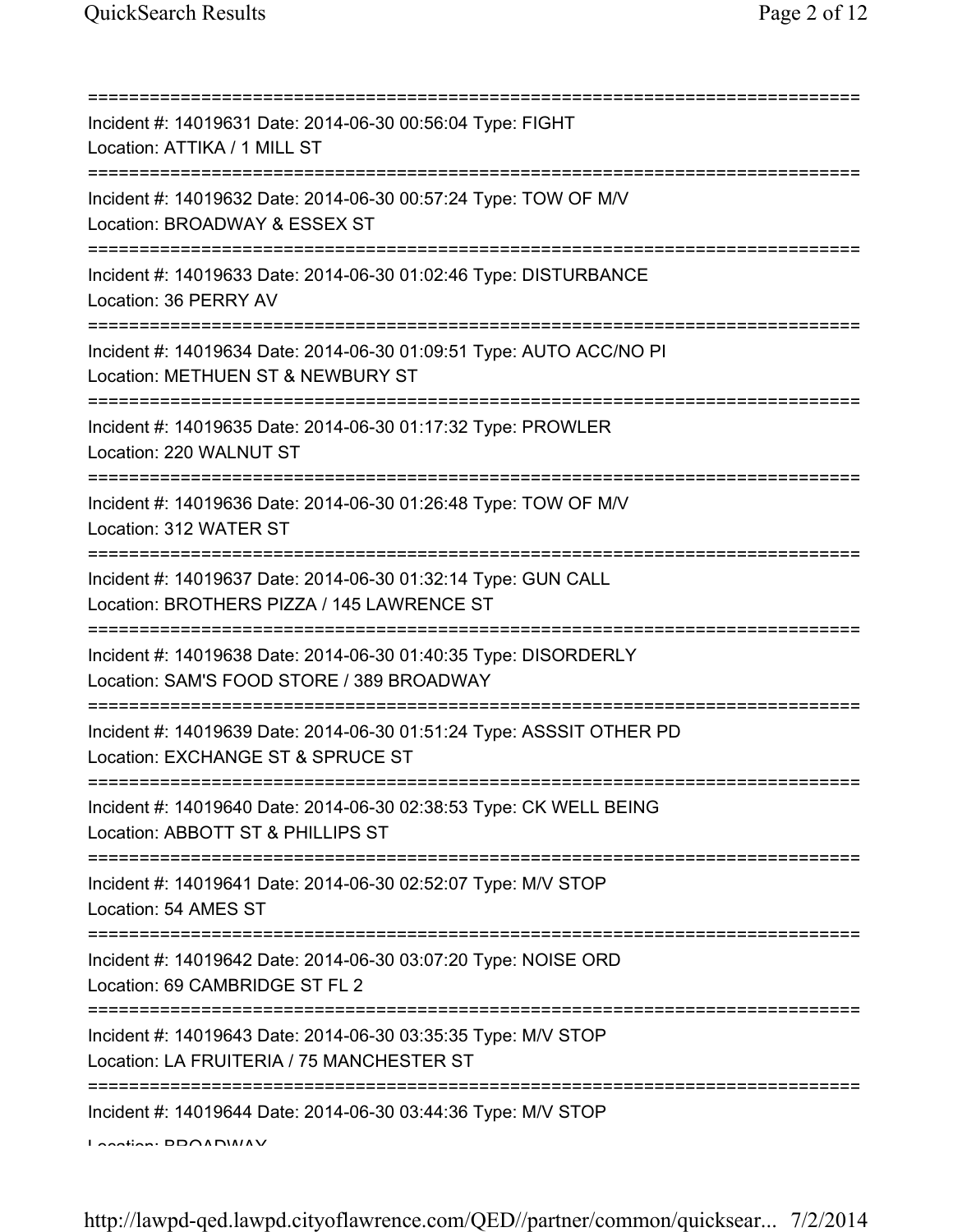| Incident #: 14019645 Date: 2014-06-30 03:52:28 Type: ROBBERY ARMED<br>Location: 351 HAMPSHIRE ST FL 1                                                                  |
|------------------------------------------------------------------------------------------------------------------------------------------------------------------------|
| :=====================<br>Incident #: 14019646 Date: 2014-06-30 03:57:49 Type: M/V STOP<br>Location: BROADWAY & MANCHESTER ST<br>===================================== |
| Incident #: 14019647 Date: 2014-06-30 04:30:32 Type: LIC PLATE STO<br>Location: HANCOCK ST<br>:=====================                                                   |
| Incident #: 14019648 Date: 2014-06-30 06:00:37 Type: TRESPASSING<br>Location: 181 WEST ST                                                                              |
| Incident #: 14019649 Date: 2014-06-30 06:01:04 Type: ALARMS<br>Location: VOLTEK / 100 SHEPARD ST                                                                       |
| Incident #: 14019650 Date: 2014-06-30 06:51:05 Type: ALARMS<br>Location: 2 APPLETON ST<br>===============                                                              |
| Incident #: 14019651 Date: 2014-06-30 07:08:59 Type: DETAIL<br>Location: ANDOVER ST & BEACON ST                                                                        |
| Incident #: 14019652 Date: 2014-06-30 07:19:40 Type: PARK & WALK<br>Location: BROADWAY & GREEN ST                                                                      |
| Incident #: 14019653 Date: 2014-06-30 07:28:02 Type: DETAIL<br>Location: FULTON ST & HAVERHILL ST                                                                      |
| Incident #: 14019654 Date: 2014-06-30 07:52:50 Type: AUTO ACC/NO PI<br>Location: BEACON ST & MCCARTHY RD                                                               |
| Incident #: 14019655 Date: 2014-06-30 07:55:47 Type: B&E/MV/PAST<br>Location: 1062 ESSEX ST                                                                            |
| Incident #: 14019656 Date: 2014-06-30 08:06:18 Type: A&B PROG<br>Location: 200 PHILLIPS ST                                                                             |
| ======================<br>Incident #: 14019657 Date: 2014-06-30 08:12:25 Type: ABAND MV<br>Location: 96 KNOX ST                                                        |
| Incident #: 14019658 Date: 2014-06-30 09:23:41 Type: FIGHT                                                                                                             |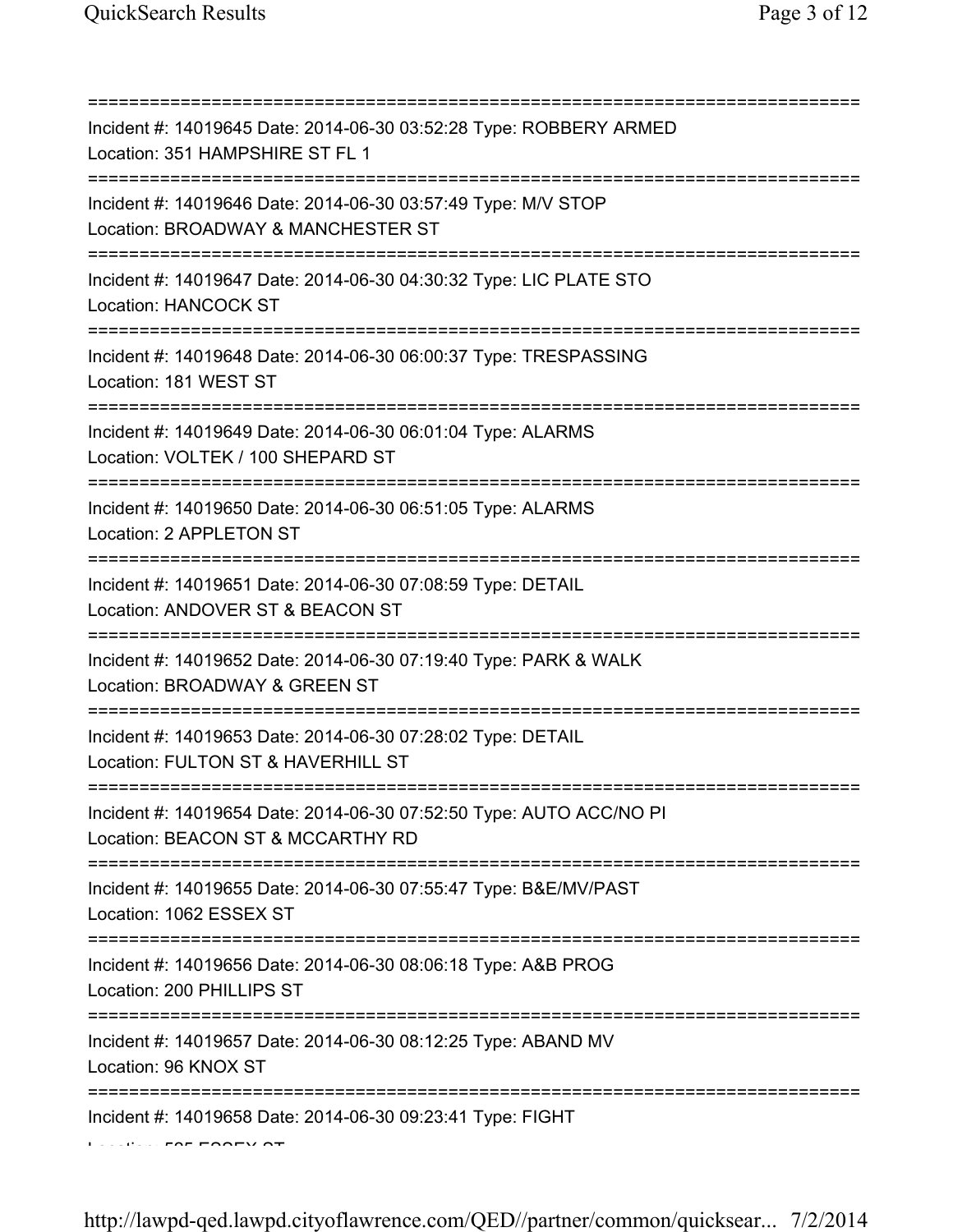=========================================================================== Incident #: 14019659 Date: 2014-06-30 09:43:53 Type: ALARM/BURG Location: SALAS RESD / 70 SAUNDERS ST #APT1 =========================================================================== Incident #: 14019660 Date: 2014-06-30 09:53:42 Type: INVEST CONT Location: 59 HANCOCK ST =========================================================================== Incident #: 14019661 Date: 2014-06-30 09:55:56 Type: AUTO ACC/NO PI Location: LAWRENCE ST & OAK ST =========================================================================== Incident #: 14019662 Date: 2014-06-30 10:02:39 Type: RECOV/STOL/MV Location: E PLATT ST & FERRY ST =========================================================================== Incident #: 14019663 Date: 2014-06-30 10:08:52 Type: ASSSIT OTHER PD Location: 461 HAVERHILL ST =========================================================================== Incident #: 14019664 Date: 2014-06-30 10:11:46 Type: NOTIFICATION Location: 12 CAMELLA TEOLI WY =========================================================================== Incident #: 14019665 Date: 2014-06-30 10:12:01 Type: MV/BLOCKING Location: ROMANOS PIZZA / 311 MERRIMACK ST =========================================================================== Incident #: 14019666 Date: 2014-06-30 10:16:54 Type: B&E FOLLOW UP Location: 202 BROADWAY =========================================================================== Incident #: 14019667 Date: 2014-06-30 10:29:28 Type: DISTURBANCE Location: 56 FERRY ST =========================================================================== Incident #: 14019668 Date: 2014-06-30 10:34:52 Type: MAL DAMAGE Location: 260 E HAVERHILL ST #APT 9 =========================================================================== Incident #: 14019669 Date: 2014-06-30 10:35:31 Type: B&E FOLLOW UP Location: 47 TREMONT ST =========================================================================== Incident #: 14019670 Date: 2014-06-30 10:46:31 Type: AUTO ACC/PI Location: FRANKLIN ST & LOWELL ST =========================================================================== Incident #: 14019671 Date: 2014-06-30 10:55:20 Type: CK WELL BEING Location: 355 PARK ST =========================================================================== Incident #: 14019672 Date: 2014-06-30 11:05:19 Type: ALARM/BURG Location: POLLO CAMPARO / 195 LOWELL ST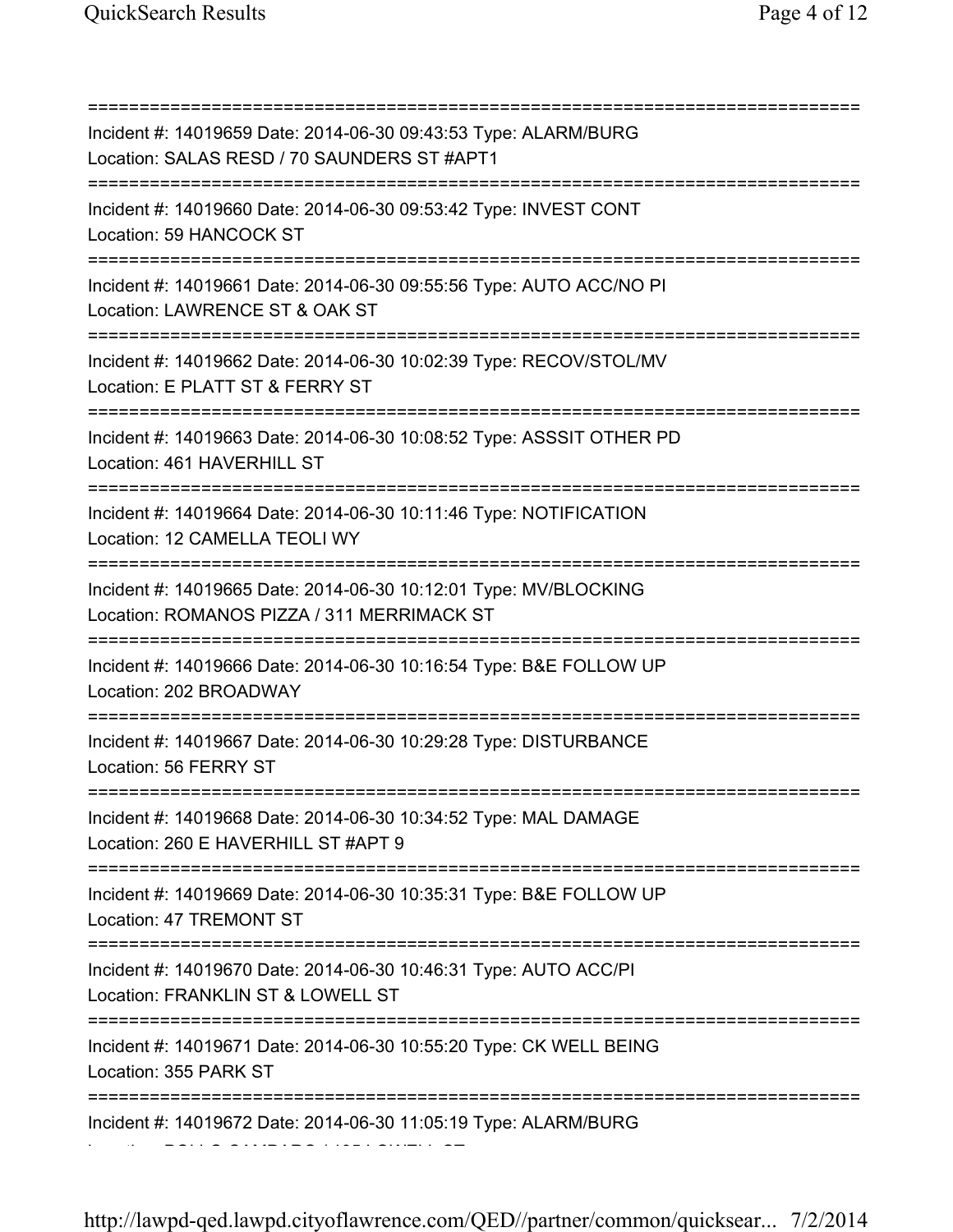=========================================================================== Incident #: 14019673 Date: 2014-06-30 11:09:05 Type: AUTO ACC/PI Location: FRANKLIN ST & LOWELL ST =========================================================================== Incident #: 14019674 Date: 2014-06-30 11:11:07 Type: STOL/MV/PAS Location: 244 MT VERNON ST =========================================================================== Incident #: 14019675 Date: 2014-06-30 11:11:59 Type: MAL DAMAGE Location: 354 S BROADWAY =========================================================================== Incident #: 14019676 Date: 2014-06-30 11:36:08 Type: MEDIC SUPPORT Location: 90 COOLIDGE ST FL 2NDFL =========================================================================== Incident #: 14019677 Date: 2014-06-30 11:42:39 Type: MAL DAMAGE Location: 43 WHITMAN ST FL 1 =========================================================================== Incident #: 14019678 Date: 2014-06-30 11:50:36 Type: E911 HANGUP Location: 59 BROOK ST =========================================================================== Incident #: 14019679 Date: 2014-06-30 12:04:12 Type: SUS PERS/MV Location: 192 BROADWAY =========================================================================== Incident #: 14019681 Date: 2014-06-30 12:06:35 Type: FRAUD Location: BROADWAY LIQUORS / 434 BROADWAY =========================================================================== Incident #: 14019680 Date: 2014-06-30 12:08:13 Type: B&E/MV/PAST Location: 158 WATER ST =========================================================================== Incident #: 14019682 Date: 2014-06-30 12:12:11 Type: MISSING PERS Location: ARLINGTON SCHOOL / 150 ARLINGTON ST =========================================================================== Incident #: 14019683 Date: 2014-06-30 12:15:20 Type: HIT & RUN M/V Location: ESSEX ST & OXFORD ST =========================================================================== Incident #: 14019684 Date: 2014-06-30 12:21:21 Type: VIO CITY ORD Location: 64 FLORAL ST =========================================================================== Incident #: 14019685 Date: 2014-06-30 12:24:10 Type: GENERAL SERV Location: 162 WALNUT ST =========================================================================== Incident #: 14019686 Date: 2014-06-30 12:30:05 Type: MV/BLOCKING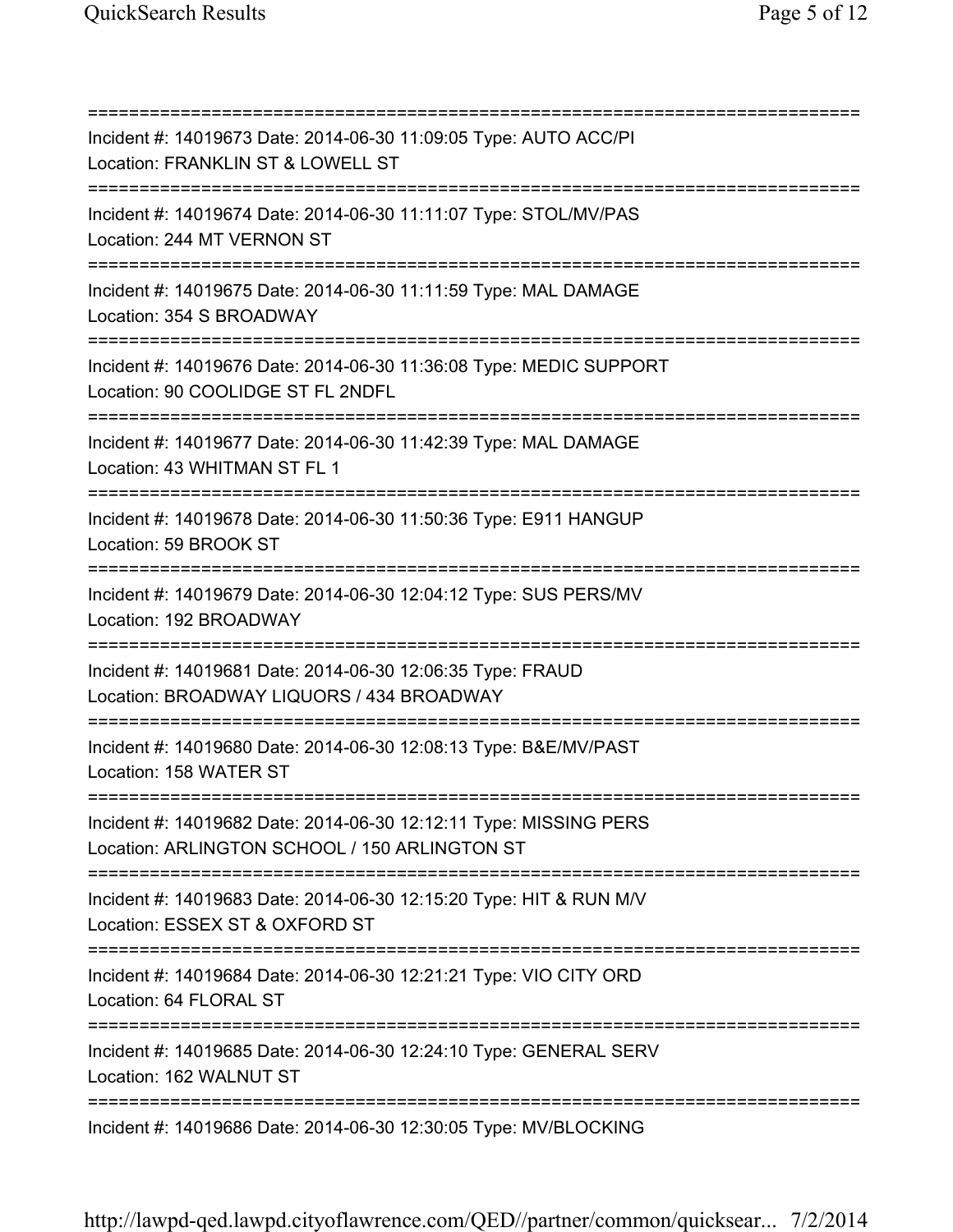=========================================================================== Incident #: 14019687 Date: 2014-06-30 12:55:52 Type: ALARM/HOLD Location: ALVARADO RESD / 218 OSGOOD ST =========================================================================== Incident #: 14019688 Date: 2014-06-30 12:59:07 Type: B&E FOLLOW UP Location: 25 CAMDEN ST =========================================================================== Incident #: 14019689 Date: 2014-06-30 13:05:25 Type: SUS PERS/MV Location: 10 LEXINGTON ST =========================================================================== Incident #: 14019690 Date: 2014-06-30 13:05:51 Type: MEDIC SUPPORT Location: 226 HIGH ST FL 1STFL =========================================================================== Incident #: 14019691 Date: 2014-06-30 13:16:28 Type: B&E/MV/PAST Location: 198 BRUCE ST =========================================================================== Incident #: 14019692 Date: 2014-06-30 13:25:02 Type: B&E FOLLOW UP Location: 597 HAVERHILL ST =========================================================================== Incident #: 14019693 Date: 2014-06-30 13:28:40 Type: TOW OF M/V Location: 30 HIGHLAWN AV =========================================================================== Incident #: 14019694 Date: 2014-06-30 13:36:39 Type: MAL DAMAGE Location: 700 ESSEX ST =========================================================================== Incident #: 14019695 Date: 2014-06-30 13:39:23 Type: MEDIC SUPPORT Location: 43 SALEM ST =========================================================================== Incident #: 14019696 Date: 2014-06-30 13:42:49 Type: DRUG VIO Location: 50 BROADWAY =========================================================================== Incident #: 14019697 Date: 2014-06-30 14:08:46 Type: DOMESTIC/PROG Location: 320 LAWRENCE ST #2 =========================================================================== Incident #: 14019698 Date: 2014-06-30 14:11:15 Type: MV/BLOCKING Location: ESSEX ST & MILL ST =========================================================================== Incident #: 14019699 Date: 2014-06-30 14:16:52 Type: TRESPASSING Location: 90 BERNARD AV =========================================================================== Incident #: 14019700 Date: 2014-06-30 14:21:56 Type: PARK & WALK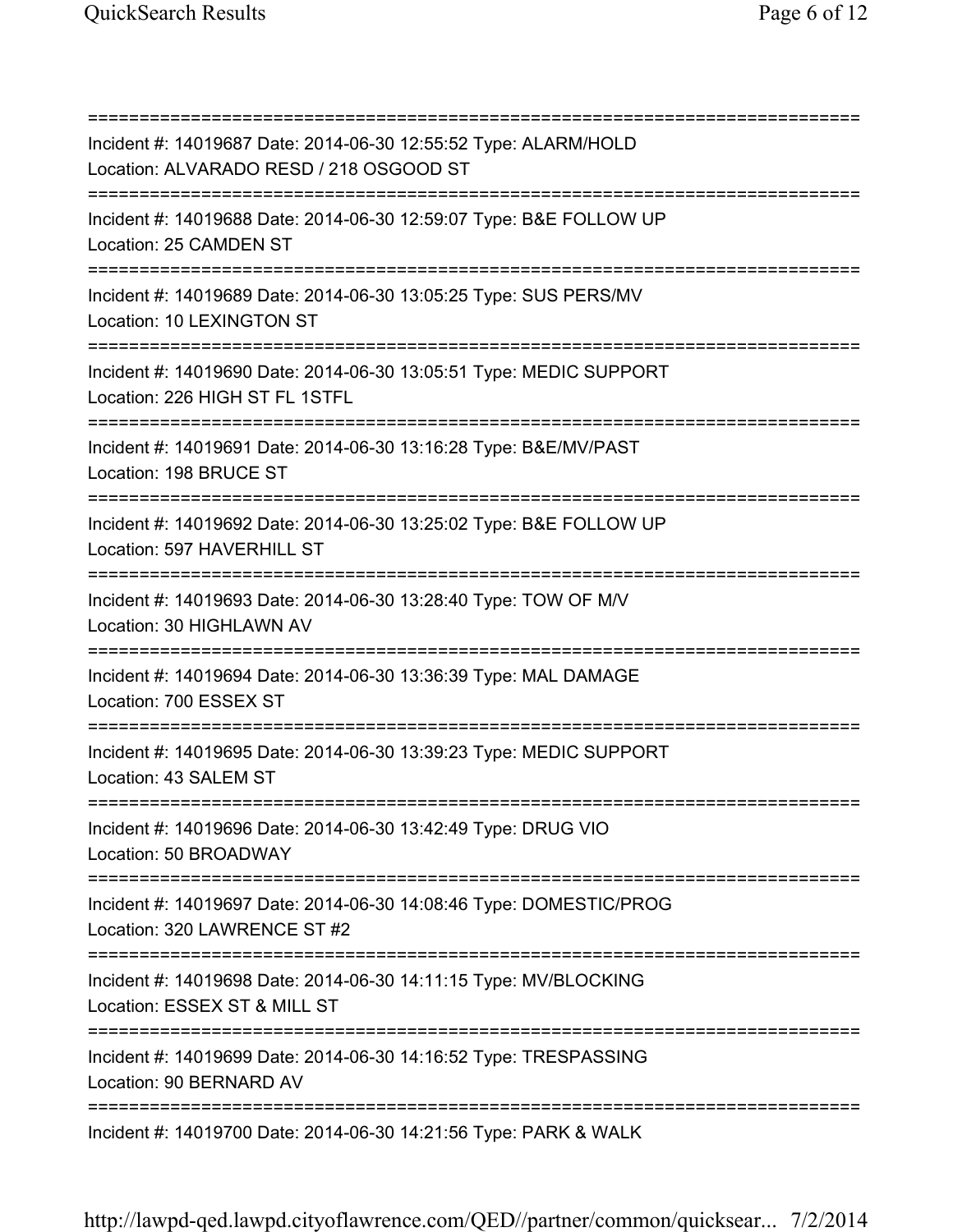| Location: LAWRENCE ST & MYRTLE ST                                                                           |
|-------------------------------------------------------------------------------------------------------------|
| Incident #: 14019701 Date: 2014-06-30 14:27:24 Type: THREATS<br>Location: 24 SMITH ST                       |
| Incident #: 14019702 Date: 2014-06-30 14:38:11 Type: AUTO ACC/NO PI<br>Location: ARLINGTON ST & EXCHANGE ST |
| Incident #: 14019703 Date: 2014-06-30 14:46:52 Type: INVEST CONT<br>Location: 219 LAWRENCE ST               |
| Incident #: 14019704 Date: 2014-06-30 14:48:27 Type: LIC PLATE STO<br>Location: 37 CHELMSFORD ST            |
| Incident #: 14019705 Date: 2014-06-30 15:00:01 Type: ROBBERY UNARM<br>Location: 124 FRANKLIN ST             |
| Incident #: 14019706 Date: 2014-06-30 15:21:36 Type: CK WELL BEING<br>Location: 2 MUSEUM SQ #APT1003        |
| Incident #: 14019707 Date: 2014-06-30 15:23:23 Type: DOMESTIC/PROG<br>Location: 63 BROMFIELD ST FL 1ST      |
| Incident #: 14019708 Date: 2014-06-30 15:32:09 Type: INVEST CONT<br>Location: 9 SUMMER ST #406              |
| Incident #: 14019709 Date: 2014-06-30 15:32:34 Type: CK WELL BEING<br>Location: BROADWAY & CANAL ST         |
| Incident #: 14019710 Date: 2014-06-30 15:36:18 Type: B&E/MV/PAST<br>Location: 6 INMAN ST                    |
| Incident #: 14019711 Date: 2014-06-30 15:50:42 Type: THREATS<br>Location: 5 ORCHARD ST                      |
| Incident #: 14019712 Date: 2014-06-30 15:51:59 Type: THREATS<br>Location: 5 ORCHARD ST                      |
| Incident #: 14019713 Date: 2014-06-30 16:06:28 Type: DISORDERLY<br>Location: WALGREENS / 220 S BROADWAY     |
|                                                                                                             |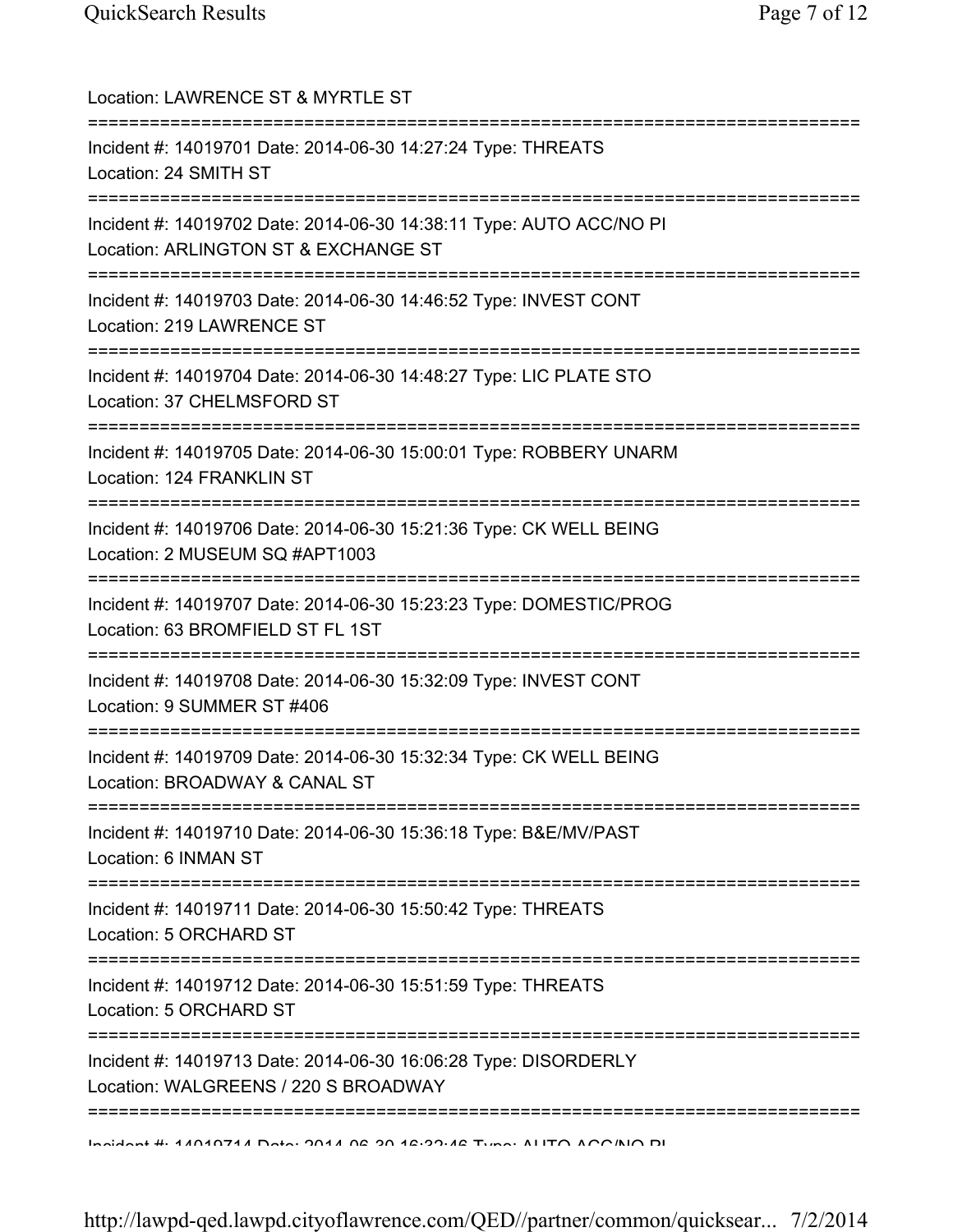| Location: LOWELL ST & MARGIN ST                                                                                                         |
|-----------------------------------------------------------------------------------------------------------------------------------------|
| Incident #: 14019715 Date: 2014-06-30 16:33:41 Type: A&B PAST<br>Location: 74 NESMITH ST                                                |
| Incident #: 14019716 Date: 2014-06-30 16:34:36 Type: STOLEN PROP<br>Location: 17 MAGINNIS AV                                            |
| Incident #: 14019717 Date: 2014-06-30 16:39:11 Type: NOISE ORD<br>Location: 9 EASTON ST #2ND                                            |
| Incident #: 14019718 Date: 2014-06-30 16:41:08 Type: HIT & RUN M/V<br>Location: 73 WINTRHOP AVE<br>==================================== |
| Incident #: 14019719 Date: 2014-06-30 17:06:18 Type: LIC PLATE STO<br>Location: 12 TENNEY ST                                            |
| Incident #: 14019720 Date: 2014-06-30 17:07:33 Type: FIRE<br><b>Location: PARKER ST</b>                                                 |
| Incident #: 14019721 Date: 2014-06-30 17:17:34 Type: NOISE ORD<br>Location: 9 EASTON ST FL 2                                            |
| Incident #: 14019722 Date: 2014-06-30 17:17:57 Type: LOUD NOISE<br>Location: LENOX CIR & LOUISBERG ST                                   |
| Incident #: 14019723 Date: 2014-06-30 17:25:58 Type: M/V STOP<br>Location: CANAL ST & UNION ST                                          |
| Incident #: 14019725 Date: 2014-06-30 17:26:04 Type: LOST PROPERTY<br><b>Location: ALDER STREET</b>                                     |
| ;===================================<br>Incident #: 14019724 Date: 2014-06-30 17:28:11 Type: M/V STOP<br>Location: 60 SALEM ST          |
| Incident #: 14019726 Date: 2014-06-30 17:29:46 Type: M/V STOP<br>Location: HOLLY ST                                                     |
| Incident #: 14019727 Date: 2014-06-30 17:31:36 Type: ALARM/BURG<br>Location: RESD; ANA SOLIVAN / 112 ARLINGTON ST                       |
|                                                                                                                                         |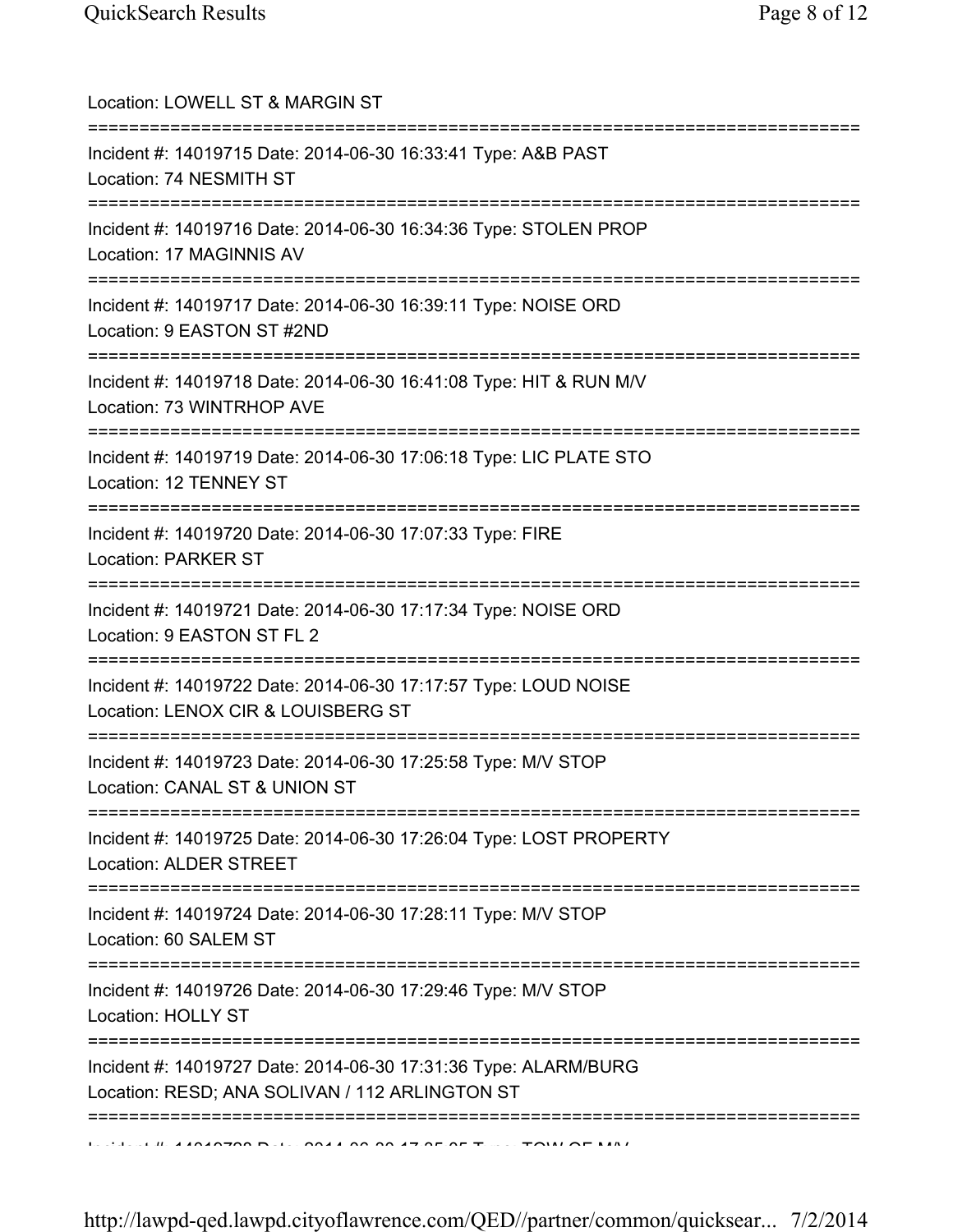| Location: CVS PHARMACY / 266 BROADWAY<br>==================================                                                                                            |
|------------------------------------------------------------------------------------------------------------------------------------------------------------------------|
| Incident #: 14019729 Date: 2014-06-30 17:48:16 Type: M/V STOP<br>Location: KFC / 490 S UNION ST<br>===================================                                 |
| Incident #: 14019730 Date: 2014-06-30 18:26:05 Type: PARK & WALK<br>Location: FOSTER ST & SPRINGFIELD ST                                                               |
| Incident #: 14019731 Date: 2014-06-30 18:34:43 Type: SUS PERS/MV<br>Location: 57 DANA ST<br>=============================                                              |
| Incident #: 14019732 Date: 2014-06-30 18:41:09 Type: VIO CITY ORD<br>Location: 64 FLORAL ST                                                                            |
| Incident #: 14019733 Date: 2014-06-30 18:41:37 Type: DK (DRUNK)<br>Location: J.J. PUB / 151 S UNION                                                                    |
| Incident #: 14019734 Date: 2014-06-30 18:55:26 Type: ALARM/BURG<br>Location: RESD;RAVGIALA, JONLYAN/9787026811 / 8 HARRIMAN ST<br>==================================== |
| Incident #: 14019735 Date: 2014-06-30 19:00:01 Type: INVEST CONT<br>Location: LAWRENCE GENERAL HOSPITAL / 1 GENERAL ST                                                 |
| Incident #: 14019736 Date: 2014-06-30 19:05:06 Type: EXTRA SURVEIL<br>Location: BIG CITY BAR AND GRILLE / 65 MERRIMACK ST                                              |
| Incident #: 14019737 Date: 2014-06-30 19:17:11 Type: INVEST CONT<br>Location: 126 SPRUCE ST<br>=====================================                                   |
| :=======================<br>Incident #: 14019738 Date: 2014-06-30 19:20:24 Type: ALARM/BURG<br>Location: EUROPEAN MOTORS/9786810070 / 314 S BROADWAY                   |
| Incident #: 14019739 Date: 2014-06-30 19:32:44 Type: M/V STOP<br>Location: KFC / 490 S UNION ST                                                                        |
| Incident #: 14019740 Date: 2014-06-30 19:34:33 Type: DRUG VIO<br>Location: 110 BROADWAY METHUEN, MA                                                                    |
| Incident #: 14019741 Date: 2014-06-30 19:34:47 Type: DRUG VIO<br>Location: 190 PHILLIPS ST                                                                             |
|                                                                                                                                                                        |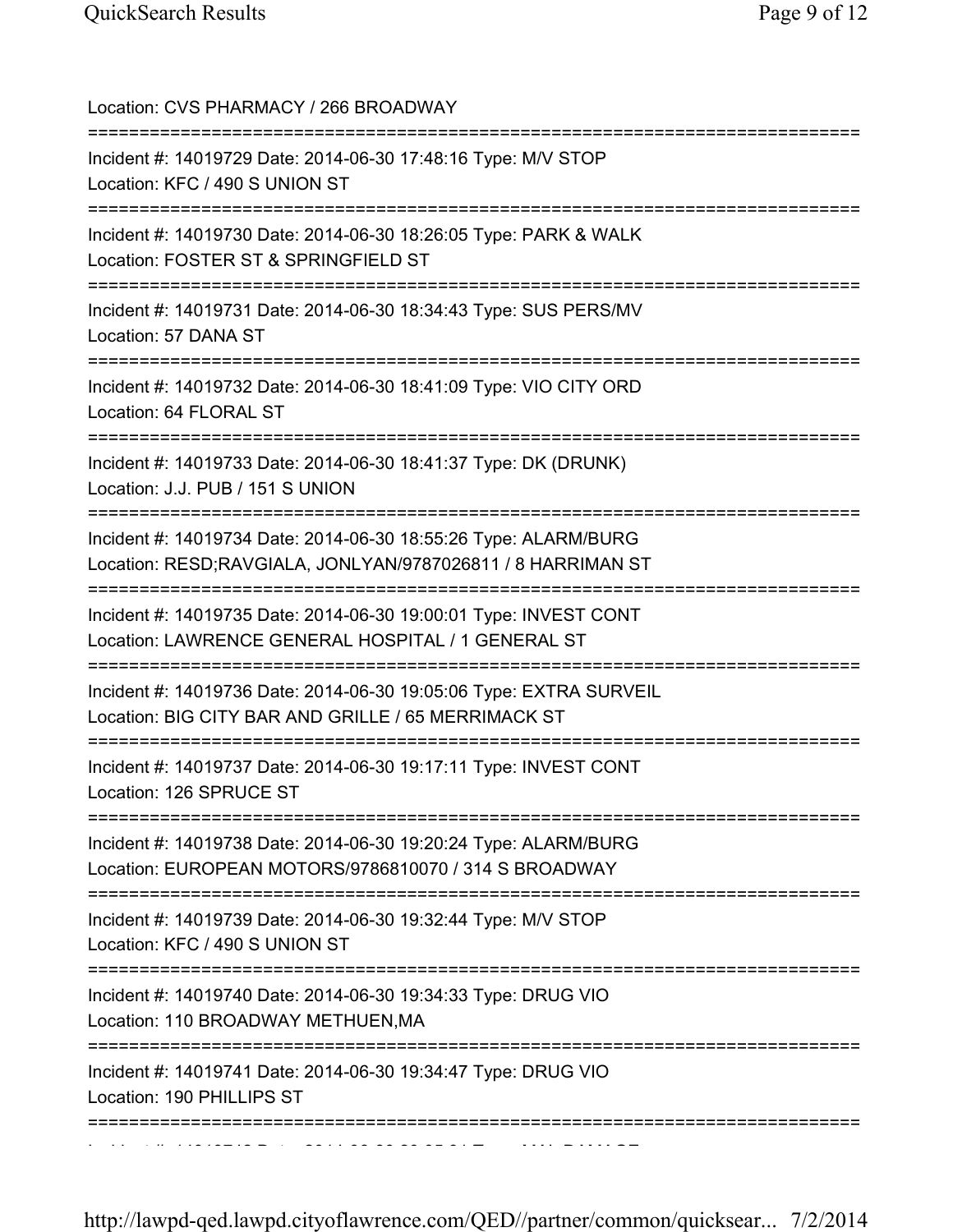Location: 179 WATER ST =========================================================================== Incident #: 14019743 Date: 2014-06-30 20:12:44 Type: NOISE ORD Location: JOHN ST & MIDLAND ST =========================================================================== Incident #: 14019744 Date: 2014-06-30 20:15:43 Type: NOISE ORD Location: 34 CHELMSFORD ST =========================================================================== Incident #: 14019745 Date: 2014-06-30 20:21:14 Type: DISORDERLY Location: 13 WINSLOW PL =========================================================================== Incident #: 14019746 Date: 2014-06-30 20:27:39 Type: WOMAN DOWN Location: 269 S BROADWAY FL 1 =========================================================================== Incident #: 14019747 Date: 2014-06-30 20:33:02 Type: UNKNOWN PROB Location: 61 E PLEASANT ST =========================================================================== Incident #: 14019748 Date: 2014-06-30 20:39:24 Type: HIT & RUN M/V Location: MARSTON ST =========================================================================== Incident #: 14019749 Date: 2014-06-30 20:53:06 Type: DISORDERLY Location: 74 MELVIN ST =========================================================================== Incident #: 14019750 Date: 2014-06-30 20:57:40 Type: STOL/MV/PAS Location: 99 FERRY ST =========================================================================== Incident #: 14019751 Date: 2014-06-30 21:11:12 Type: SUS PERS/MV Location: 543 ANDOVER ST =========================================================================== Incident #: 14019752 Date: 2014-06-30 21:21:26 Type: DOMESTIC/PROG Location: 82 TREMONT ST =========================================================================== Incident #: 14019753 Date: 2014-06-30 21:24:52 Type: ALARM/BURG Location: BUTLER RENTAL / 293 HAMPSHIRE ST =========================================================================== Incident #: 14019754 Date: 2014-06-30 21:30:20 Type: FIGHT Location: LAWRENCE ST & MYRTLE ST =========================================================================== Incident #: 14019755 Date: 2014-06-30 21:32:43 Type: FIGHT Location: HIGGINS STATE POOL / 180 CRAWFORD ST ===========================================================================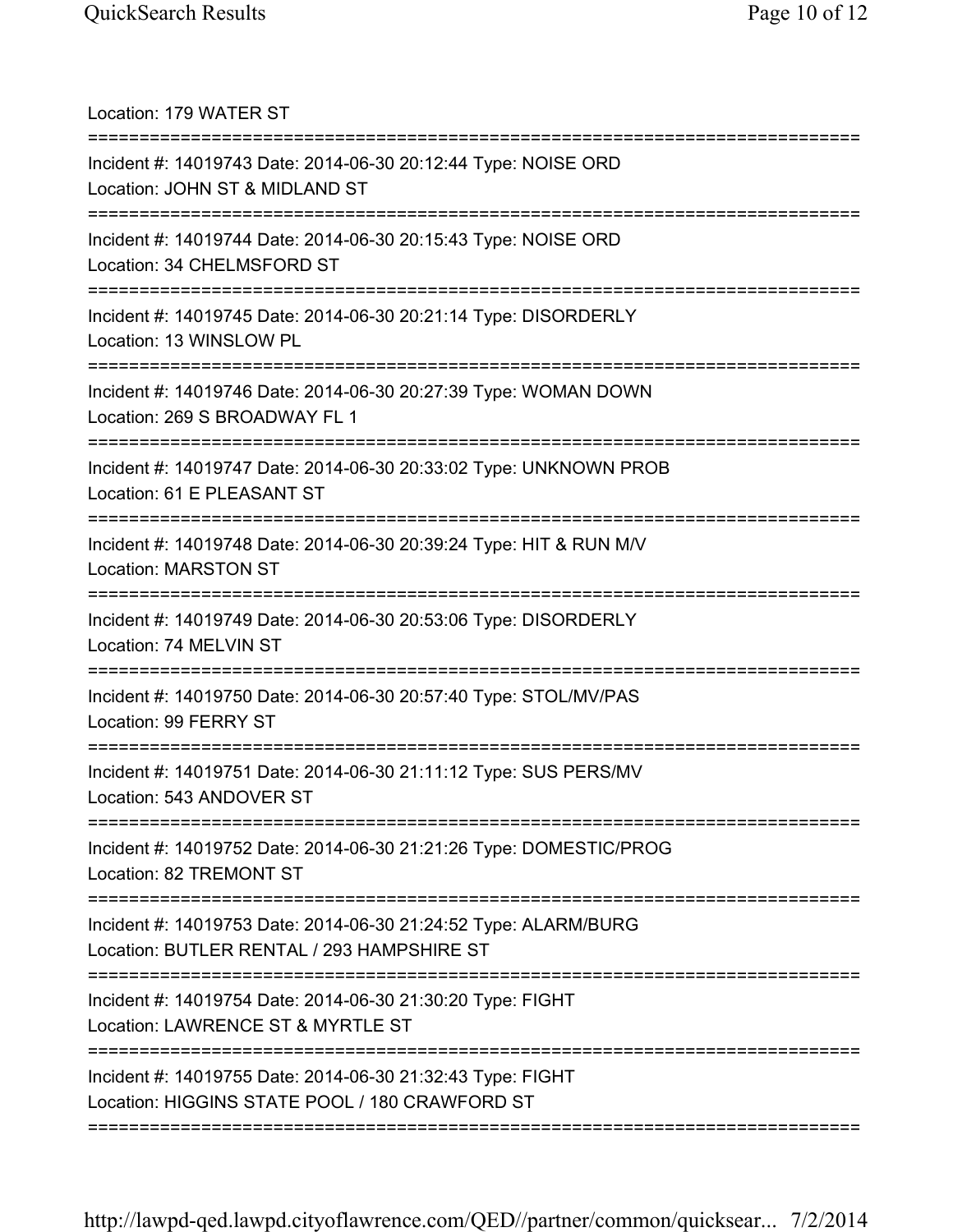| Location: 481 HAVERHILL ST<br>======================================                                                                  |
|---------------------------------------------------------------------------------------------------------------------------------------|
| Incident #: 14019757 Date: 2014-06-30 21:50:18 Type: DISTURBANCE<br>Location: 207 CARLETON ST FL 2                                    |
| Incident #: 14019758 Date: 2014-06-30 21:51:35 Type: SUS PERS/MV<br>Location: 50 BROADWAY                                             |
| Incident #: 14019759 Date: 2014-06-30 21:59:45 Type: B&E/PROG<br>Location: 481 HAVERHILL ST<br>===================================    |
| Incident #: 14019760 Date: 2014-06-30 22:20:39 Type: ALARM/BURG<br>Location: 49 WALNUT ST                                             |
| Incident #: 14019761 Date: 2014-06-30 22:28:19 Type: EXTRA SURVEIL<br>Location: 219 LAWRENCE ST                                       |
| Incident #: 14019762 Date: 2014-06-30 22:35:02 Type: ALARM/BURG<br>Location: 46 BELMONT ST                                            |
| Incident #: 14019763 Date: 2014-06-30 22:36:14 Type: EXTRA SURVEIL<br>Location: FULTON ST & PROSPECT ST                               |
| =========================<br>Incident #: 14019764 Date: 2014-06-30 22:38:37 Type: EXTRA SURVEIL<br>Location: 9 SUMMER ST              |
| Incident #: 14019765 Date: 2014-06-30 22:50:08 Type: FIRE WORKS<br>Location: 10 RIDGE RD                                              |
| Incident #: 14019766 Date: 2014-06-30 22:52:38 Type: NOTIFICATION<br>Location: 5 WILLOUGHBY ST FL 2                                   |
| ====================================<br>Incident #: 14019767 Date: 2014-06-30 23:51:58 Type: FIRE WORKS<br><b>Location: MARKET ST</b> |
|                                                                                                                                       |

438 record(s)

{ call presslog("2014-06-30","0000","2014-06-30","2359") } Total records found: 438 These results were produced by the following query: